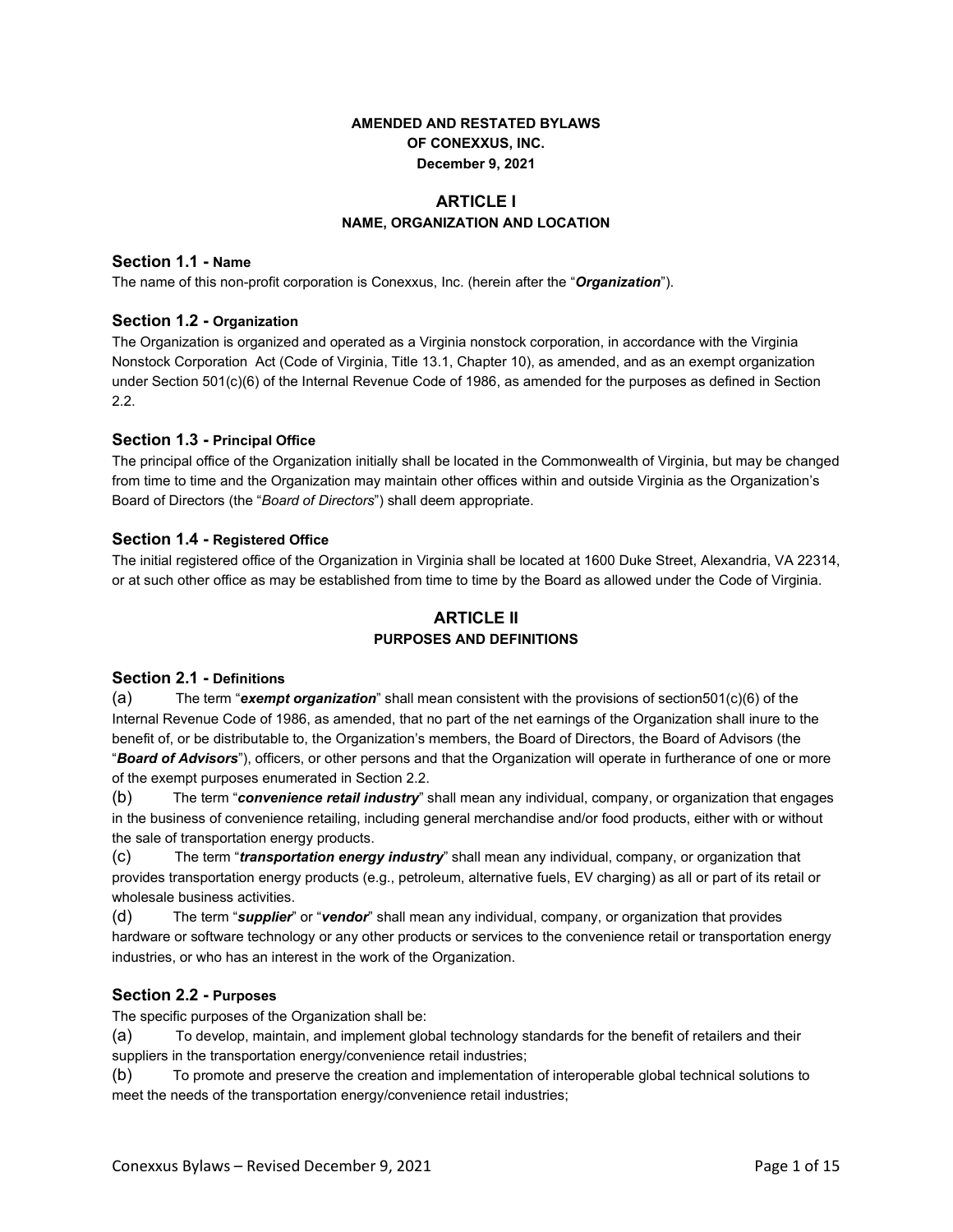(c) To promote a high level of business standards and better business methods among the industries and their suppliers and vendors;

(d) To develop and promote education of emerging technologies and trends within and around the transportation energy and convenience retail industries; and

(e) To encourage cooperation among the transportation energy and convenience retail industries in addressing and accomplishing any other goals and objectives related to the above purposes.

# *ARTICLE III* **MEMBERS**

## **Section 3.1 - Membership Procedures**

(a) Any entity within the transportation energy or convenience retail industries or any of their suppliers or vendors may apply for membership in the appropriate Class in the Organization as set forth in this Article III by submitting an application, either through the Organization's website or via facsimile/email. Membership does not become active until payment is received and processed.

(b) Each member must be willing and able to abide by the Organization's Bylaws, as amended, and any applicable rules and procedures, such as may apply to the operation of committees, working groups, or be related to any certification programs administered by the Organization.

(c) An application for membership shall be deemed valid unless, upon review, it is rejected by the Organization. When the Organization ascertains that an application is valid, it shall be submitted by the Secretary to the Board of Advisors for its review and final acceptance. If an application is rejected by the Organization or the Board of Advisors, payment will be refunded and an explanation to the applicant will be provided.

(d) Following its acceptance for membership, each member shall appoint and certify to the Organization a person to be its *"certified representative"* for all voting purposes related to standards and business issues where there may only be one vote per member. In the event that the certified representative is unable to vote, the member shall be entitled to appoint and certify a replacement, subject to the voting provisions elsewhere contained in these Amended and Restated Bylaws. It is the member's responsibility to maintain the certified representative for all purposes under these Amended and Restated Bylaws, including receiving official notices.

#### **Section 3.2 - Classes of Membership**

This Organization shall have the following classes of members.

#### **(a) Gold Membership**

Gold members, or their certified representatives, shall serve on the General Assembly and shall be eligible to serve on the Board of Directors or the Board of Advisors, in accordance with these Amended and Restated Bylaws. Gold members shall have full access to all Business and Technical Committees and working groups of the Board of Advisors, have full voting rights on the approval of final standards as set forth in these Amended and Restated Bylaws, and have unlimited, free access to all standards/documents developed by the Organization.

#### **(b) Silver Membership**

Silver members, or their certified representatives, are not eligible to serve on the General Assembly, the Board of Directors, or the Board of Advisors, but shall have the right to participate and vote in all Technical and Business Committees of the Board of Advisors as set forth in these Amended and Restated Bylaws, and to have access to all Conexxus standards/documents at no cost. Silver members are not eligible to vote to adopt any final standards.

#### **(c) Bronze Membership**

Bronze members, or their certified representatives, are not eligible to serve on the General Assembly, the Board of Directors, the Board of Advisors, or any Business Committees of the Board of Advisors, and do not have the right to participate in Technical Committees of the Board of Advisors or to vote to recommend approval of standards developed by those Technical Committees as set forth in these Amended and Restated Bylaws, and do not have any right of access to any standards/documents developed by the Organization.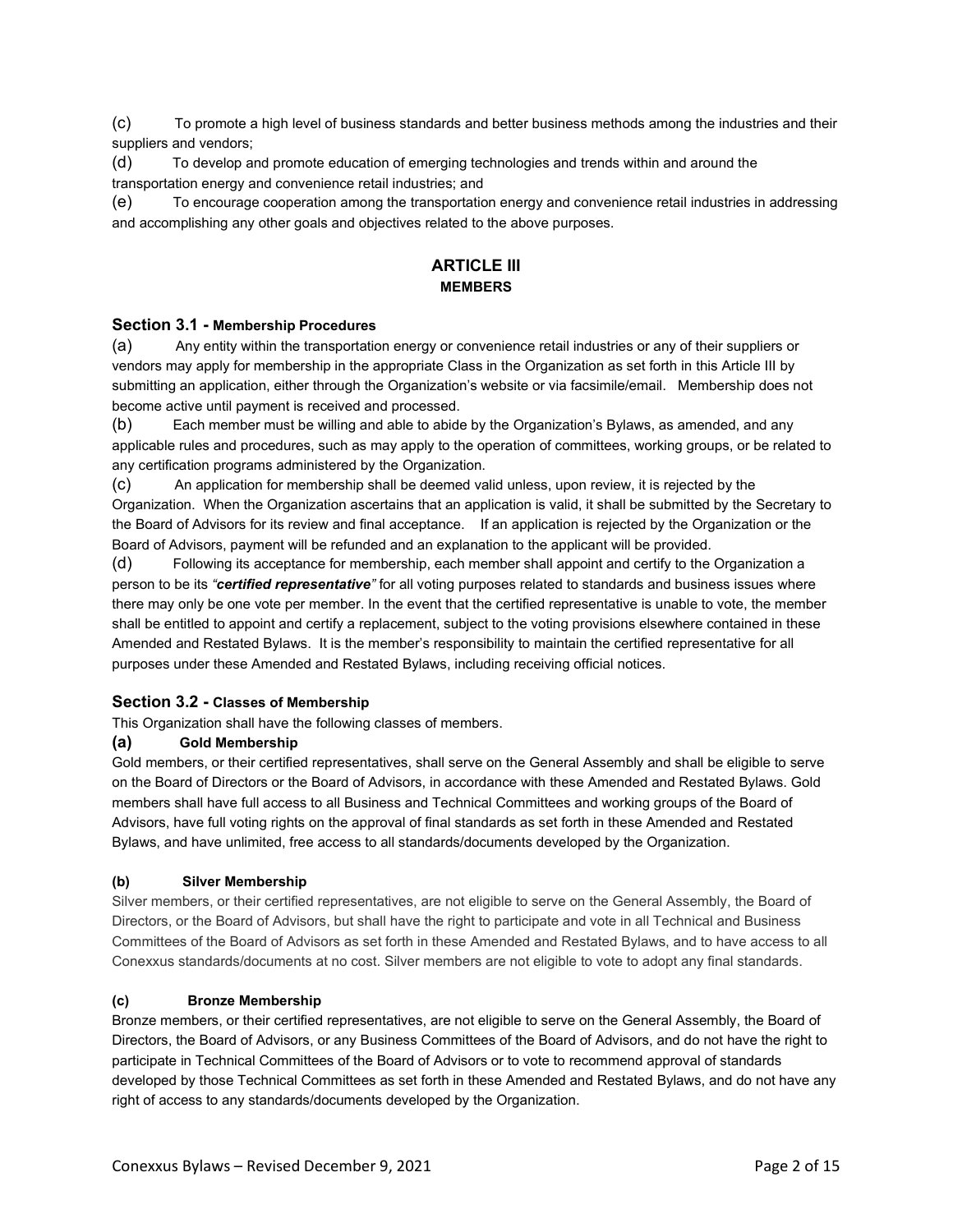## **(d) Technical Association Membership**

Technical Association members, or their certified representatives, are limited to non-profit organizations interested in the Conexxus product offerings. They are not eligible to be members of the General Assembly, or to serve on the Board of Directors or the Board of Advisors, but shall have the right to participate and vote in all Technical and Business Committees of the Board of Advisors, as set forth in these Amended and Restated Bylaws, and have access to all Conexxus standards/documents at no cost. They are not eligible to vote on adoption of any final standards. While a member (non-staff) of a Technical Association may be named as its certified representative, such representative shall only have the right to participate and vote in Committees, Subcommittees, or Working Groups and shall not have access to standards/documents for her/his own (or the Technical Association member's) use unless that entity also has a Conexxus membership that conveys such rights.

## **(e) Retail Association Membership**

Retail Association members, or their certified representatives, are limited to non-profit organizations interested in Conexxus thought leadership and educational product offerings. They are not eligible to be members of the General Assembly, or to serve on the Board of Directors the Board of Advisors, any Business Committee of the Board of Advisors, or any Technical Committees of the Board of Advisors, or their subcommittees or working groups. They shall not have the right to vote to recommend approval of standards or on adoption of final standards, nor shall they have access to any of the standards or other documents published by Conexxus, unless specifically provided as an annual benefit Retail Association members shall be entitled to receive annual educational benefits (e.g., speakers at events, white papers, participation in webinars), as specified periodically by the Board of Advisors.

#### **(f) Emeritus Membership**

Emeritus members are limited to individuals who have retired from an organization with interest in Conexxus. They must be recommended for emeritus membership by an individual currently active in Conexxus; provided, however, that any member of the Conexxus Technology Hall of Fame shall automatically qualify. Emeritus members are not eligible to be members of the General Assembly, or to serve on the Board of Directors, or the Board of Advisors, but shall have the right to participate without vote in all Technical and Business Committees of the Board of Advisors as set forth in these Amended and Restated Bylaws. They shall not have the right to vote to recommend approval of standards or on adoption of final standards, nor shall they have access to any of the standards or other documents published by Conexxus, unless specifically provided as an annual benefit. Emeritus members shall be entitled to receive annual educational benefits (e.g., member event pricing, white papers, participation in webinars), as specified periodically by the Board of Advisors. Emeritus Memberships are non-transferable. In the event an Emeritus member returns to work or establishes a consulting business, the membership will be suspended until such time as the member re-retires.

## **Section 3.3 - Dues**

Annual dues for each class of membership shall be determined by the Board of Directors, based on recommendations from the Board of Advisors. Members shall be invoiced for dues once each year. Any member whose dues have not been paid within sixty (60) days after the applicable invoice date shall receive a reminder notice, and after dues have remained unpaid for ninety (90) days, the member shall be notified in writing that its membership has been suspended for nonpayment. Membership may be reactivated once the current dues have been paid in full. A member who is not current in paying its dues is not in good standing and shall not exercise any voting rights, or participate on any committee or workgroup, or be eligible to stand for election to any office, or shall not have access to or obtain copies of standards until its current dues have been paid.

Membership dues shall be based on the annual sales of the member. Where a Member is a subsidiary of a parent company owning a majority interest (more than 50%) in the Member, or the Member is included in the consolidated financial statements of the parent company, the Member must include sales of the parent company in its dues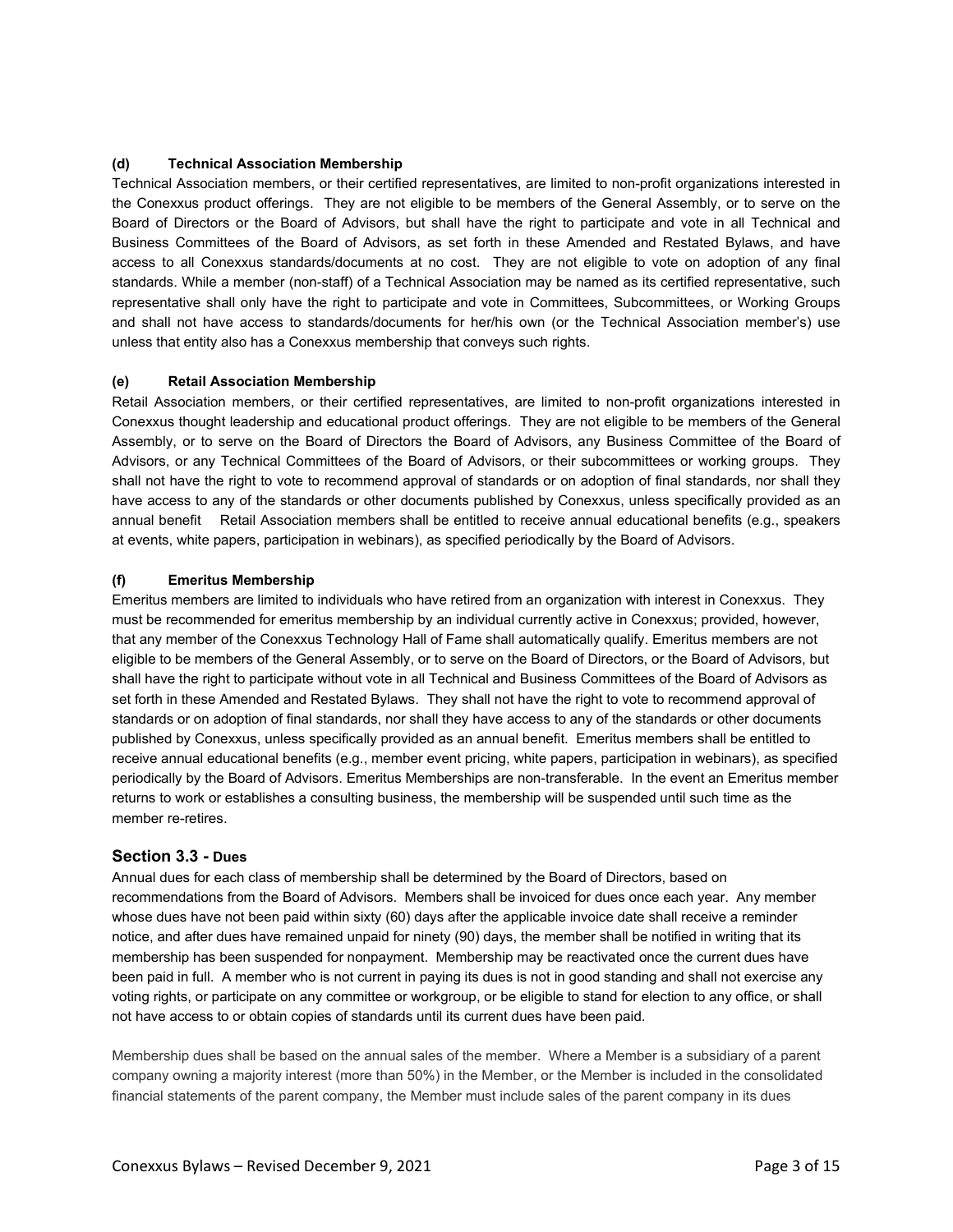calculation and the parent organization shall be considered to be the Member. If the Member is itself a separate legal entity, then membership must be based on that entity alone, and its dues shall be calculated on its own annual sales revenues.

## **Section 3.4 - Approval, Suspension, Expulsion, and Resignation of Members**

(a) The Board of Advisors shall have full power to accept or reject each application for Gold or Silver membership once it is presented by the Secretary of the Board of Advisors. Upon a majority vote of the Board of Advisors, the applicant shall be duly admitted to membership.

(b) A Gold or Silver member may be suspended or expelled by the affirmative vote of three-quarters (3/4) of the full Board of Directors at a duly constituted meeting for violation of these Amended and Restated Bylaws or any other conduct prejudicial to the interests of the Organization. A notice of this meeting, accompanied by a statement of the reasons for the proposed action, shall be sent by certified mail or courier service, with proof of delivery and signature required to the member at its last known address at least twenty (20) days before the meeting of the Board of Directors at which the action is to be voted on. The member shall have the right to appear in person, and may be represented by legal counsel, to present any defense against the proposed action by the Board of Directors. The Board of Directors shall have the right to determine the length of any suspension and the terms of any expulsion. Upon a determination of probable cause that a Gold or Silver member has committed a violation of the Organization's IP Policy, the Board of Directors may act to suspend the member from participation in the Organization, pending resolution of the above notice.

(c) A member may resign from the Organization by giving written notice of such intention to the Organization. The Organization shall remove the member from any published member directories and shall revoke access to Organization's website and other benefits within 30 days. No refunds shall be provided.

## **Section 3.5 - Limitation on Membership**

No member shall represent or claim to represent the Organization without prior written approval of the Board of Directors. Such written request shall be submitted to the Organization at least thirty (30) days before such representation or claim for which approval is being sought. The use of the Conexxus name and logo is limited by the "Use of Conexxus Name and Logo" branding guidelines, available on the Organization's website.

# **ARTICLE IV GENERAL ASSEMBLY**

#### **Section 4.1 - General Powers**

The General Assembly shall be comprised of the certified representatives of each Gold member, who shall meet periodically for the purpose of developing evidence of consensus for adopting final standards and for such other matters as may be referred to it by the Board of Directors or Board of Advisors. The General Assembly also shall elect certain members of the Board of Advisors as set forth in Article VI of these Amended and Restated Bylaws.

#### **Section 4.2 - Annual Meeting**

The annual meeting of the General Assembly (the "*Annual Meeting*") shall be held on such a date and at such time and place, either within or outside the Commonwealth of Virginia, as specified by the Board of Advisors, for the purpose of transacting any business that may come before its membership.

#### **Section 4.3 - Special Meetings**

Special meetings of the General Assembly (the "*Special Meetings*") may be called by the Executive Director, the Board of Directors, the Board of Advisors, or two-thirds of the current membership of the General Assembly for the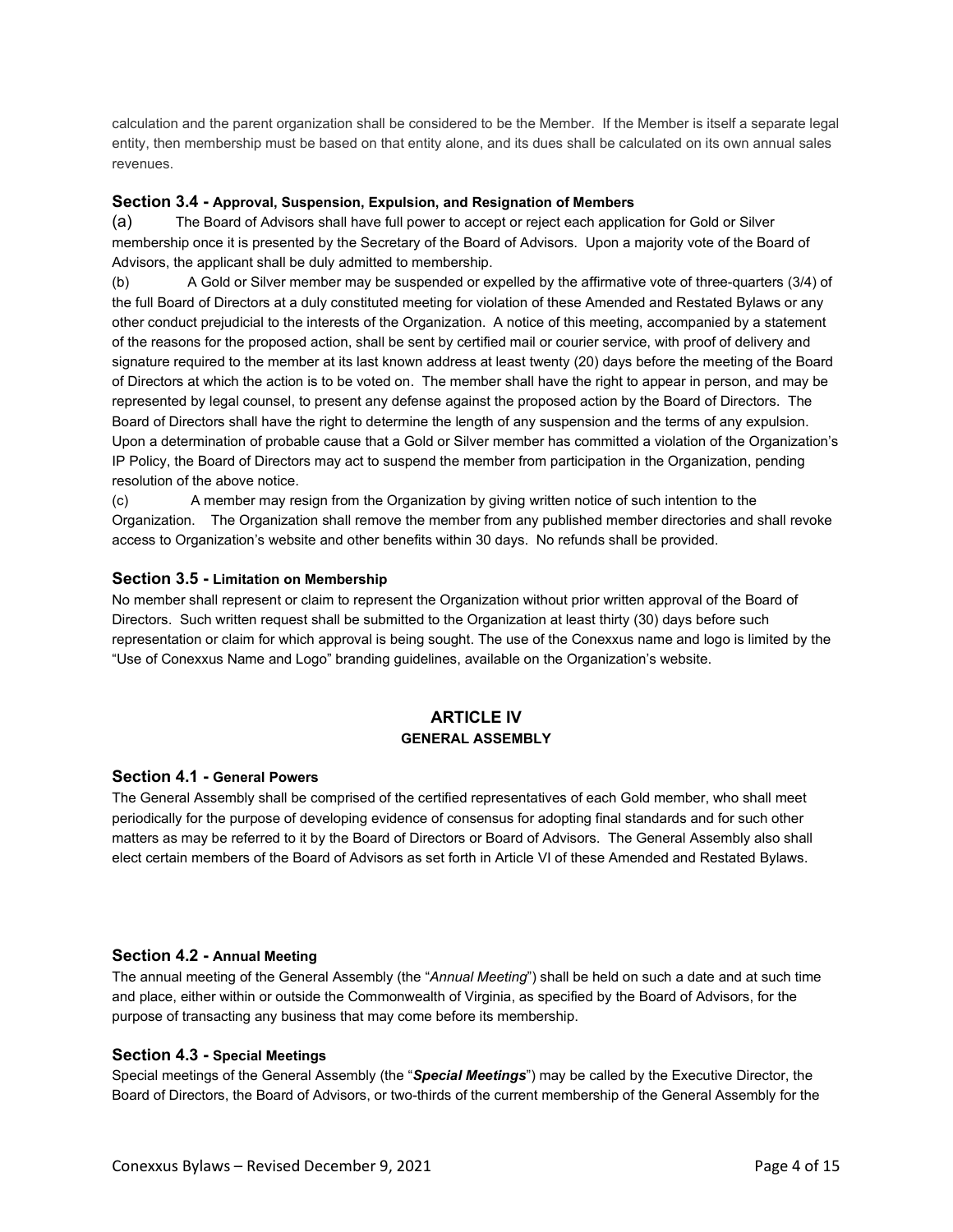purpose of transacting any business as may be specified in the call of the meeting. The date, time, and place, either within or outside the Commonwealth of Virginia, for holding any Special Meeting shall he fixed by the Board of Advisors.

## **Section 4.4 - Notice**

(a) Notice of each Annual or Special Meeting, stating the date, time, and place of the meeting, and in the case of a Special Meeting, the purpose therefore, shall be given to each certified representative and director at least ten (10) days prior thereto by electronic mail ("*email*"). Any member may waive notice of any meeting before, at, or after such meeting. The attendance of a member at a meeting shall constitute a waiver of notice of such meeting, except where a member attends for the express purpose of objecting to the transaction of any business because the meeting is not lawfully called or convened. Neither the business to be transacted at, nor the purpose of, any Annual Meeting need be identified in the notice or waiver of notice of such meeting unless otherwise required by applicable law.

(b) By becoming a member or a director of the Organization, an individual or organization agrees that any notice required to be given to a member may be given by transmitting messages over the Internet. Such email shall be sent to the address listed as the member's or director's email address on the records of the Organization. Each notice sent by email to a member's or director's address of record shall be deemed received forty-eight hours after it is sent unless the Organization receives, within that time, notice of non-delivery. Each member and director acknowledges this process places the risk of Internet failure, to some extent, on the member and director and agrees to assume such risk.

#### **Section 4.5 - Votes on Standards and Other Related Matters**

Each member of the General Assembly representing each Gold member in good standing who is in attendance at a duly called meeting of the General Assembly, shall have one vote on adoption of standards and on other matters related to standards. The certified representative for each Gold member will cast such vote. Votes on standards shall be conducted pursuant to this Section 4.5 to achieve evidence of a consensus, which is defined as more than a mere majority, but not necessarily a unanimous vote.

## **Section 4.6 - Votes on Business Matters**

Unless otherwise provided by the Articles of Incorporation, as amended, these Amended and Restated Bylaws or applicable law, twenty-five percent (25%) of the Gold members in good standing and eligible to vote shall constitute a quorum for a vote on any matter requiring a vote of the members which is not governed by Section 4.5. The vote of a majority of the Gold members present at a meeting at which a quorum is present shall be necessary for the adoption of any matter voted upon by the members, unless specifically provided otherwise in the Articles of Incorporation, as amended, these Amended and Restated Bylaws, or applicable law. If less than a quorum is present at any meeting properly noticed and called, the members present may continue the meeting, but no votes may be taken.

#### **Section 4.7 - Electronic Votes**

Any vote to be taken at an Annual or Special Meeting of the General Assembly may be conducted electronically, by telephone, email, or electronic ballot, without physical meeting, so long as the required notice is given and a ballot clearly stating each issue for resolution is distributed to each Gold member at least seven (7) calendar days prior to such vote. The Board of Advisors shall determine the procedures to be followed for such electronic votes, so long as they are consistent with these Amended and Restated Bylaws.

# **ARTICLE V BOARD OF DIRECTORS**

## **Section 5.1 - Powers**

(a) Except as otherwise provided in the Articles of Incorporation, all corporate powers shall be exercised by or under the authority of, and the business of the corporation managed under the direction of, the Board of Directors. The Board shall determine Organization policy, except as otherwise provided by the Virginia Nonstock Organization Act (Code of Virginia, Title 13.1, Chapter 10, as amended), the Articles of Incorporation, or these Amended and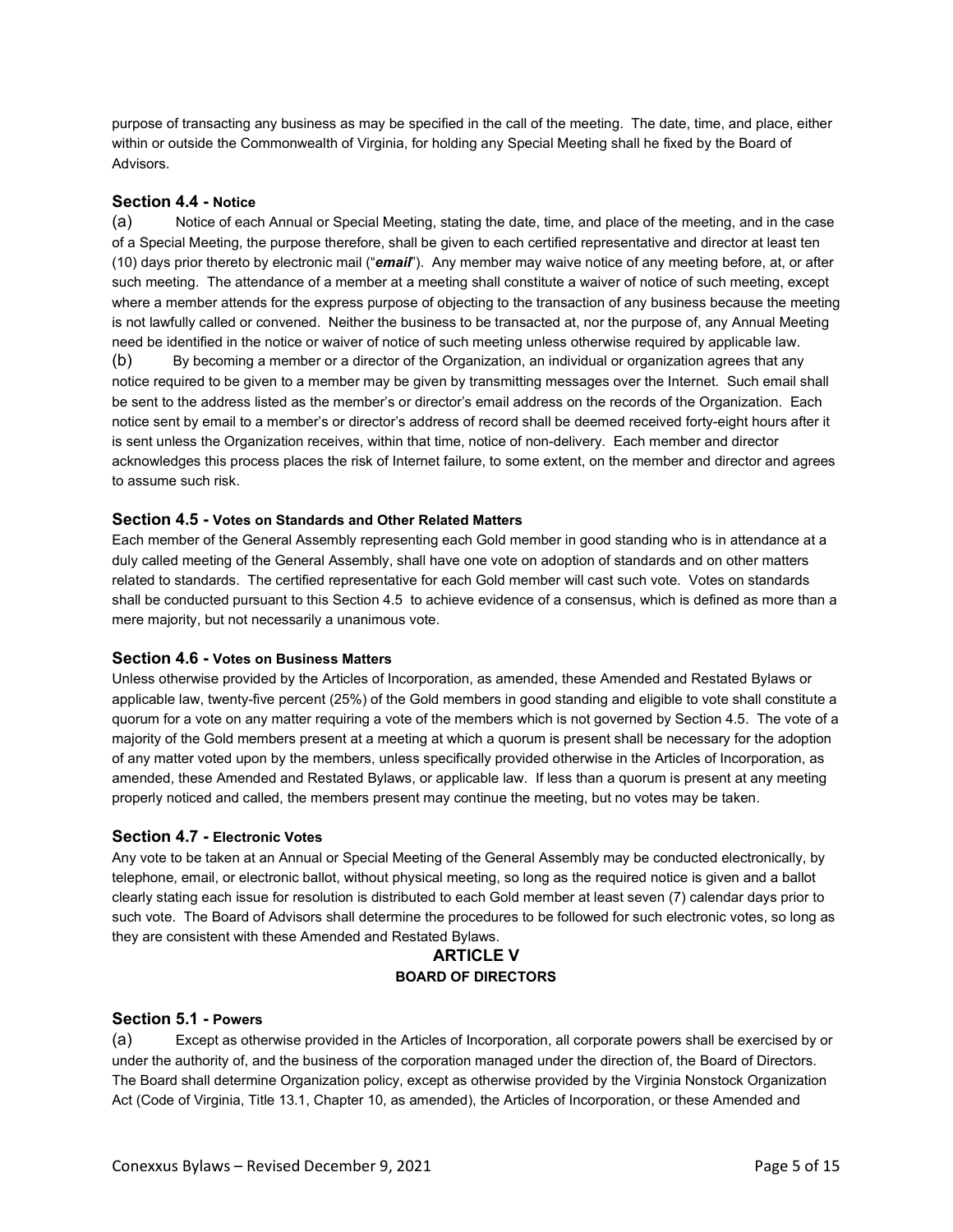Restated Bylaws, and shall adopt such rules and regulations for its conduct as it deems advisable. Directors need not be residents of the Commonwealth of Virginia.

## **(b) Notwithstanding anything to the contrary in Section 5.1, the Board of Directors as defined in Section 5.2(a) shall have the authority to:**

(1) Approve the Organization's annual operating and capital budgets, which shall be developed by the Board of Advisors and submitted to the Board of Directors.

(2) Approve any initiatives prepared by the Board of Advisors or any other employee, officer, director or agent of the Organization in which NACS will be required to provide funding to finance or support such initiatives.

(3) Approve the participation in any merger, consolidation, dissolution, liquidation or other similar transaction.

(4) Approve the transfer of assets outside of the ordinary course of business.

## **Section 5.2 - Number and Appointment of Directors**

(a) The number of Directors constituting the entire Board of Directors of the Organization shall be seven (7), four (4) of whom shall be designated "*NACS Directors*" and three (3) of whom shall be designated "*Board of Advisors Directors*." The NACS Directors shall be appointed or elected by NACS, in accordance with procedures adopted by NACS and shall consist of four (4) individuals who are members of the board of directors, employees, or agents of NACS. The Board of Advisors Directors shall consist of three (3) individuals who shall be appointed or elected by the Board of Advisors from among individuals who are employed by Gold members in good standing or are Gold members in good standing in their own name or through a partnership. The three individuals must represent a mix of suppliers and retailers. No more than one individual from each Gold member may serve as a member of the Board of Directors at one time.

(b) The number of Directors of the Board of Directors may be increased or decreased from time to time by amendment to these Amended and Restated Bylaws. No decrease in the number of Directors of the Board of Directors shall have the effect of shortening the term of any incumbent member of the Board of Directors. (c) All members of the Board of Directors shall serve without compensation.

## **Section 5.3 - Term of Directors**

The term of office for each member of the Board of Directors shall be one (1) year until his or her successor has been elected and qualified with no limitation on the number of consecutive terms any member of the Board of Directors may serve.

## **Section 5.4 - Removal**

A NACS Director may be removed from the Board of Directors at any time, with or without cause, by NACS at a meeting of the Board of Directors of NACS expressly called for that purpose. A Board of Advisors Director may be removed from the Board of Directors at any time, with or without cause, by the Board of Advisors at a meeting expressly called for that purpose. In the case of a member of the Board of Directors who is removed for cause, such director shall be given adequate notice of the charges against the director and shall be given the opportunity to defend against the charges before the Board of Directors of NACS if the director being removed is a NACS Directors and before the Board of Advisors if the director being removed is a Board of Advisors Director pursuant to the process set forth in Section 6.5,including the presence of an attorney, if one is requested. Such removal shall result in a vacancy as treated below.

#### **Section 5.5 - Resignations and Vacancies**

Any member of the Board of Directors may resign at any time by giving written notice thereof to the Organization and such resignation shall take effect at the time specified. Upon the resignation of a member of the Board of Directors, or if there is a vacancy for any other reason, including death, retirement or removal, a successor shall be appointed or elected to fill the vacant seat. When any seat held by a NACS Director becomes vacant, it shall be filled by the appointment or election of a director by NACS in accordance with Section 5.2. When any seat held by a Board of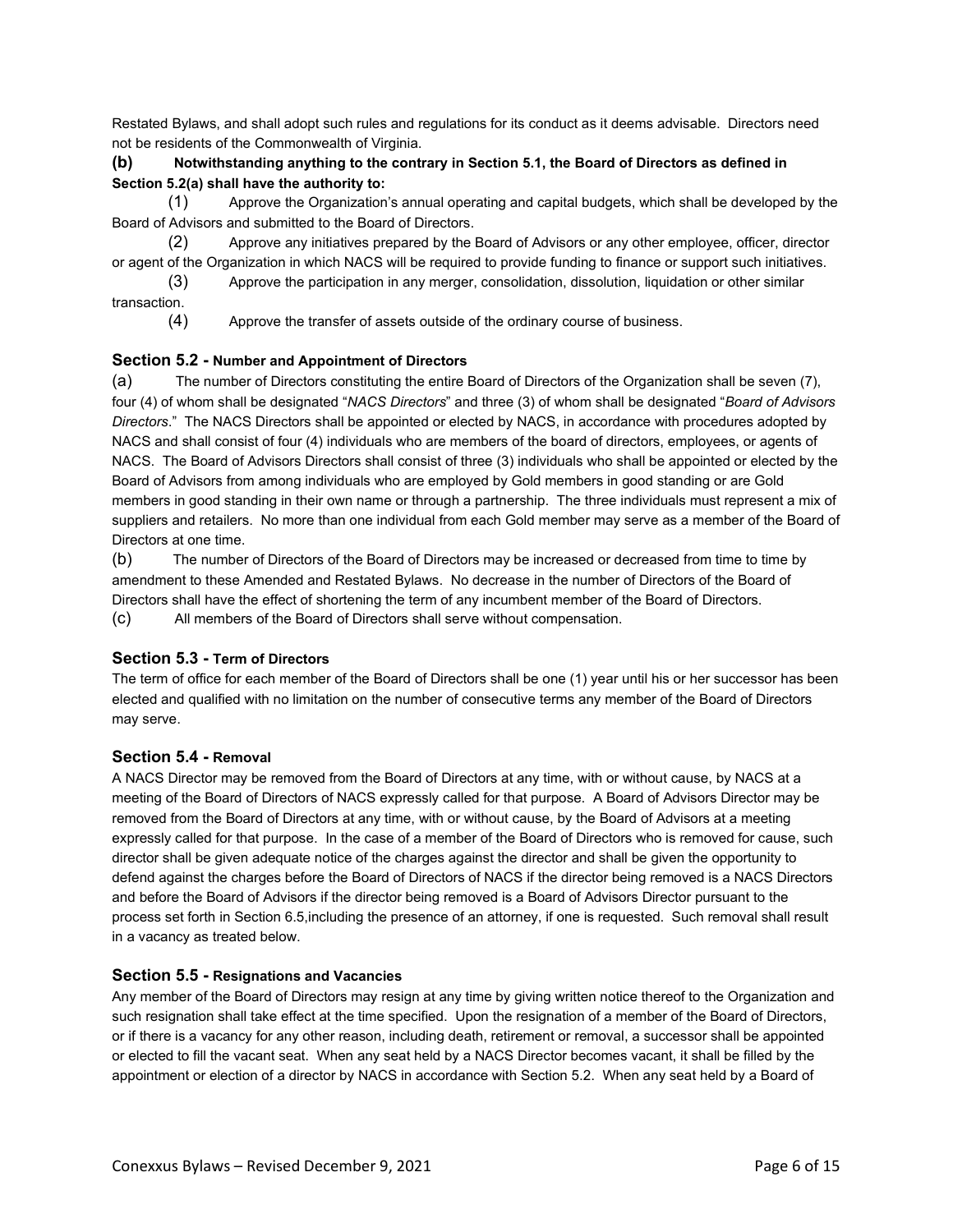Advisors Director becomes vacant, it shall be filled by the appointment or election of a director by the Board of Advisors in accordance with Section 5.2.

## **Section 5.6 - Meetings of the Board of Directors**

Meetings of the Board of Directors, regular or special, may be held at such time and place within or without the Commonwealth of Virginia, and upon such notice as may be prescribed by resolution of the Board of Directors. Meetings of the Board of Directors shall be called by the Chair, on his or her own behalf or at the request of at least three (3) members of the Board of Directors.

## **Section 5.7 - Notice of Meetings of Directors**

Written notice of the date, time, and place of meetings of the Board of Directors shall be sent by email at least ten (10) days in advance of each such meeting**.** Unless otherwise required by law or by these Bylaws, a notice need not specify the business to be transacted at, or the purpose of, any meeting of the Board of Directors; provided, however, if such notice does specify the business to be transacted at, or the purpose of, a meeting of the Board of Directors, such notice shall not limit the actions the Board of Directors may take at such meeting. If necessary for the efficient operation of the Board of Directors, special meetings may be held through conference calls, so long as notice is given to each member of the Board of Directors at least five (5) days in advance. Similarly, the Board of Directors may conduct business by electronic ballots, so long as notice is given to each member of the Board of Directors at least five (5) days in advance.

#### **Section 5.8 - Quorum of Directors and Action by the Board**

(a) Unless otherwise required by law or by the Articles of Incorporation, as amended, or by these Amended and Restated Bylaws, in order for a quorum to be present at a meeting of the Board of Directors, a majority of directors must be present and the number of NACS Directors present must be greater than the number of Board of Advisors Directors present.

(b) Each member of the Board of Directors shall have one (1) vote at any meeting of the Board of Directors. No proxy votes shall be permitted. A majority vote of a properly formed quorum shall constitute a duly authorized action by the Board of Directors.

(c) Any member of the Board of Directors who fails to participate in three consecutive meetings, one of which must be in person, must relinquish his or her seat on the Board of Directors. The Board of Directors may make an exception for illness or unusual personal circumstances that cause the absence. Directors of the Board of Directors may send a formal designee to meetings of the Board of Directors, but the designee may not vote and shall not be counted for purposes of a quorum. Designee attendance at meetings of the Board of Directors does not count toward the number of meetings of the Board of Directors that such member of the Board of Directors has attended.

(d) Any member of the Board of Directors present at a meeting of the Board of Directors shall be presumed to have assented to any action taken at such meeting unless such director's dissent is entered in the minutes of the meeting or unless the member of the Board of Directors shall file his or her written dissent to such action with the person acting as the secretary (or other designated officer) of the meeting of the Board of Directors at the meeting or immediately after the adjournment thereof. Such right to dissent shall not apply to a director who voted in favor of such action.

## **Section 5.9 - Minutes of the Board of Directors**

The Board of Directors shall cause to be kept a complete record of all minutes of the Board of Directors. The Board of Directors shall present a full report at the Annual Meeting of the General Assembly showing in detail the assets and liabilities of the Organization and generally the condition of the Organization's business affairs.

#### **Section 5.10 - Electronic Votes**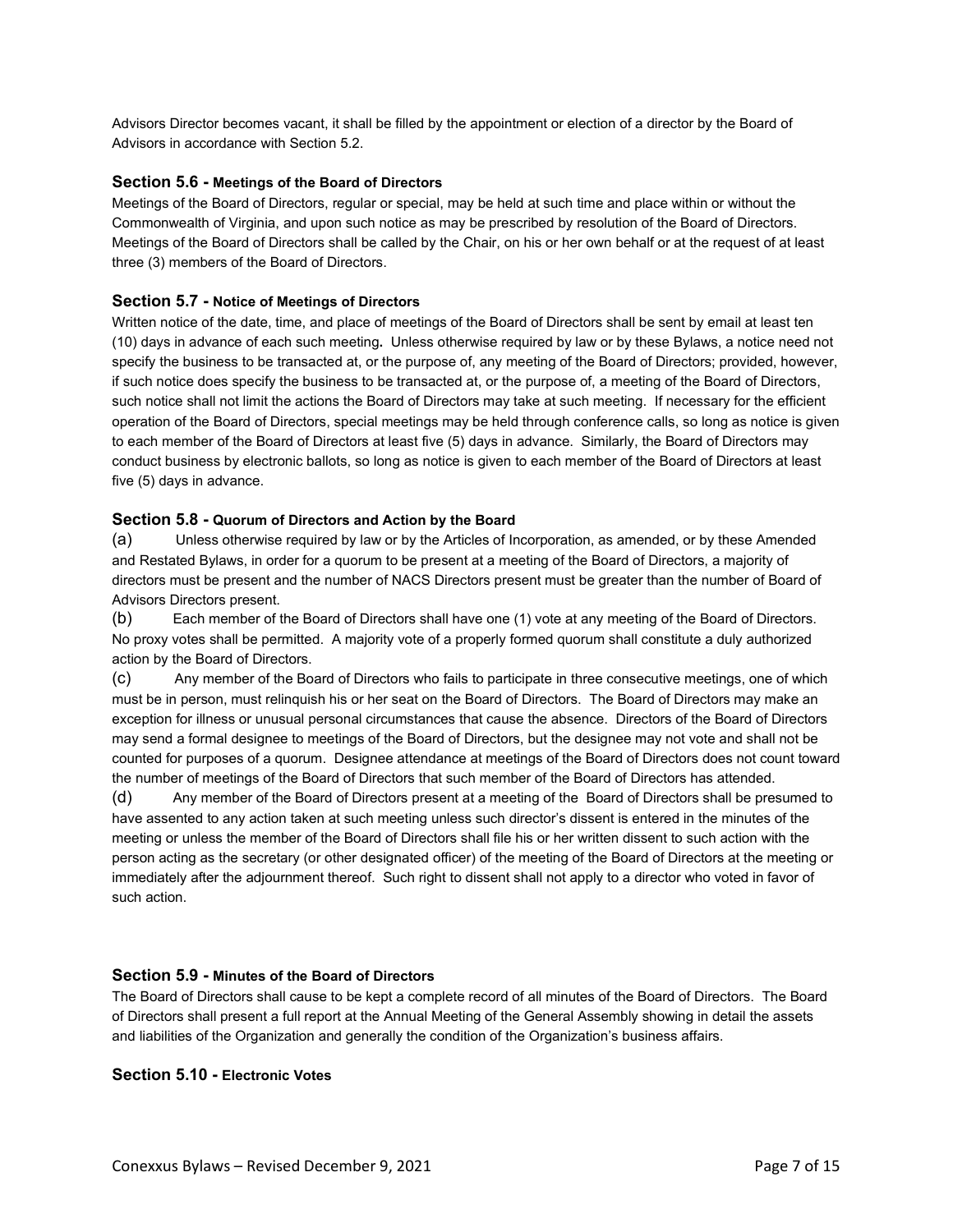Any vote to be taken by the Board of Directors may be conducted electronically, so long as the required notice is given. The Board of Directors shall determine the procedures to be followed for such electronic votes, so long as they are consistent with these Amended and Restated Bylaws.

## **Section 5.11 - Action by Board of Directors in Lieu of a Meeting**

Unless otherwise restricted by the Articles of Incorporation, as amended, or these Amended and Restated Bylaws, any action required or permitted to be taken at a meeting of the Board of Directors may be taken without a meeting if all directors of the Board of Directors consent in writing to the adoption of a resolution authorizing the action. The resolution and written consents thereto by the directors of the Board of Directors shall be filed with the minutes of the Board of Directors or filed with the corporate records reflecting the action taken.

## **Section 5.12 - Number and Qualifications of Officers**

(a) NACS Directors shall elect or appoint a Chair of the Board of Directors from among themselves, and the Board of Directors shall elect or appoint an Executive Director, Vice Chair, Treasurer, and such other officers and assistant officers as may be deemed necessary. One person may hold more than one office at a time, except that the Chair and the Executive Director shall hold no other office**.**

(b) Officers, or any other agent of the Board of Directors, may be removed at any time, with or without cause, by a vote of a majority of the votes cast by the Board of Directors at a Special Board Meeting, subject to the contractual rights, if any, of the person so removed. Appointment of an officer or agent shall not create any contract rights. In the case of removal or vacancy in any office, the Board of Directors shall fill such vacancy by appointment for the unexpired portion of the term in accordance with Section 5.5.

## **Section 5.13 - Chair**

The Chair of the Board of Directors shall preside over all meetings of the Board of Directors.

## **Section 5.14 - Vice-Chair**

The Vice-Chair shall assume the duties of the Chair of the Board of Directors in the absence of the Chair of the Board of Directors.

## **Section 5.15 - Treasurer**

The Treasurer shall perform, or cause to be performed, the following duties of the Treasurer of the Board of Directors: (i) timely collection of financial statements for review; (ii) review and recommendation of acceptance of financial audits; and (iii) reporting of financials at the Annual Meeting of the General Assembly. The Treasurer need not be a member of the Board of Directors.

#### **Section 5.16 - Executive Director**

The Executive Director shall be the chief executive officer of the Organization and shall perform such duties as shall be designated and approved by the Board of Directors or by the Board of Advisors, provided that such designations are consistent with and ratified by the Board of Directors. The Executive Director shall report to the Board of Directors and the Board of Advisors. The Executive Director shall be employed by the Organization for compensation to be fixed by the Board of Directors. The Board of Directors also shall determine all terms and conditions of employment of the Executive Director, which shall be embodied in a written contract subject to the approval of the Board of Directors. Subject to the discretion and supervision of the Board of Directors, the Executive Director shall have the authority to perform the duties specified by the Board of Directors, including but not limited to, responsibility for the daily management of the Organization and general supervision of all its agents and employees, ensuring that all orders and resolutions of the Board of Directors and the Board of Advisors are carried out, and discharging such other duties as prescribed by the Board of Directors or the Board of Advisors. The Executive Director shall have the authority to bind the Organization on any contract, and to engage in any other actions permitted by law or usage, or by action of the Board of Directors or the Board of Advisors. The Executive Director shall be an ex officio member of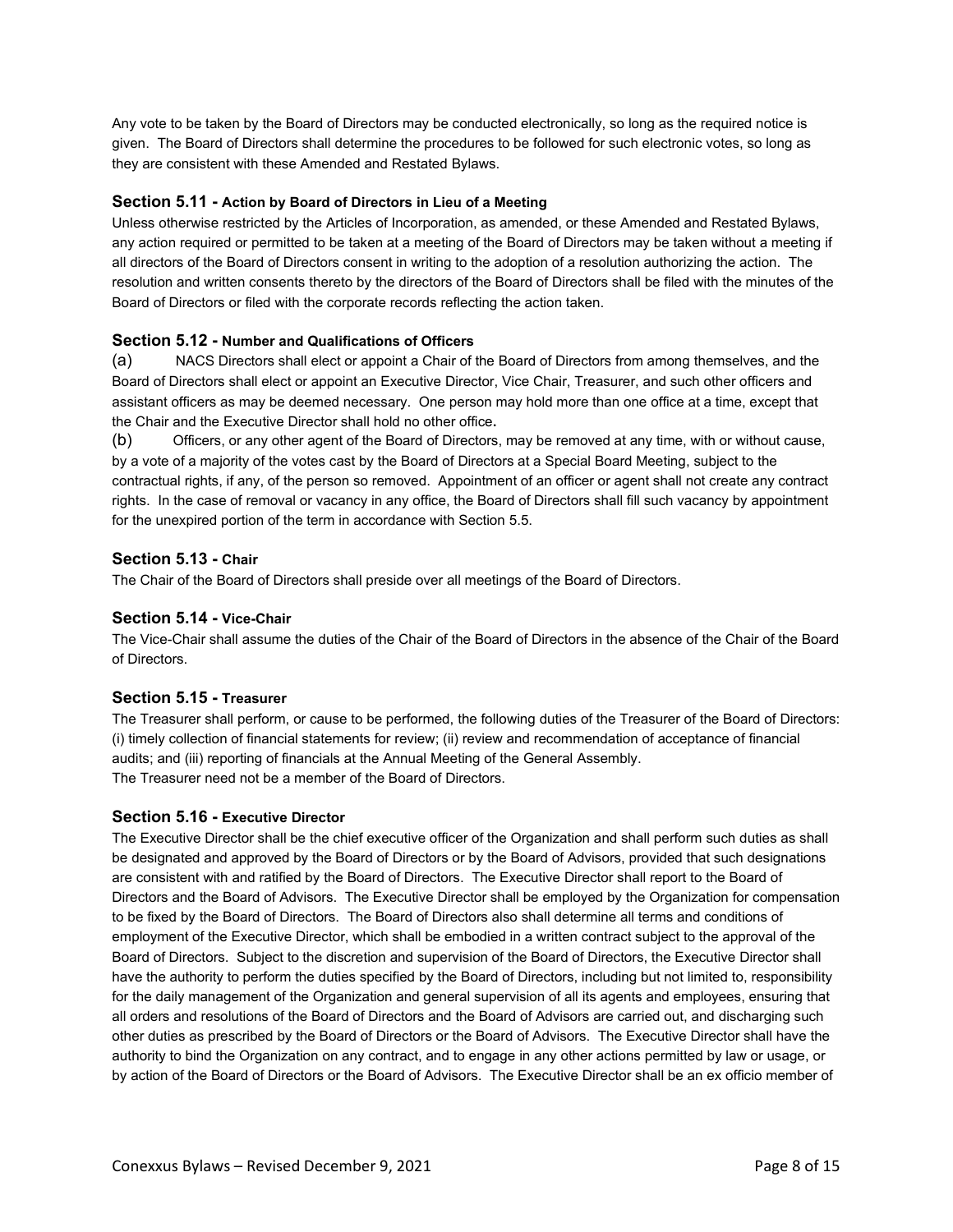the Board of Advisors, as well as of all committees, subcommittees, and working groups established by the Board of Advisors.

#### **Section 5.17 - Managing Director**

At the discretion of the Executive Director and the Board of Directors, a Managing Director may be employed to perform organization operations oversight. The Managing Director shall report to the Executive Director.

## **ARTICLE VI BOARD OF ADVISORS**

#### **Section 6.1 - General Powers; Duties**

Except as otherwise provided in the Articles of Incorporation or these Amended and Restated Bylaws, and subject to the oversight of the Board of Directors, the Board of Advisors shall have authority for the supervision, control, direction and responsibility for the affairs of the Organization, including but not limited to the management of any intellectual property assets, collection and disbursement of funds, election and/or appointment of certain officers, and the creation of any standing or ad hoc committees, subcommittees, and working groups necessary to carry out the purposes of the Organization. Except as set forth in Article V above, the Board of Advisors shall determine Organization policy, except as otherwise provided by the Virginia Nonstock Corporation Act (Code of Virginia, Title 13.1, Chapter 10, as amended), in the Articles of Incorporation, as amended, or in these Amended and Restated Bylaws, and shall adopt such rules and regulations for its conduct as it deems advisable. Except as set forth in Article V above, in the execution of these powers, the Board of Advisors may appoint such agents, as it shall consider necessary and delegate such responsibility for carrying out its functions to such agents, but the Board of Advisors itself shall always remain accountable to the membership from whom its powers derive. The Board of Advisors shall report to the Board of Directors on a regular and consistent basis so as to provide the Board of Directors the ability to oversee the Board of Advisors.

#### **Section 6.2 - Number**

The number of members of the Board of Advisors of the Organization shall consist of not more than fifteen voting members, consisting of the Chair, the Vice Chair, the most recent outgoing Chair willing to serve (the "*Past Chair*"), the Secretary, the chair of the Technical Advisory Committee, one at-large seat, and up to nine chairs of the business and technical committees elected pursuant to the provisions of Section 6.4. If there are fewer than nine business and technical committee chairs, and if deemed advisable by the Board of Advisors, the remaining board positions shall be filled by Gold At-Large committee members. If there are more than nine business and technical committee chairs, the Nominating Committee as defined in Section 6.4(b) shall nominate an appropriate number of committee chairs to serve on the Board of Advisors on as balanced a basis between business and technical committees as possible. All directors on the Board of Advisors shall serve without compensation. At all times, at least one-third of the Board of Advisors must be comprised of Gold members who are members of the transportation energy and convenience retail industries. The number of directors of the Board of Advisors may be increased or decreased from time to time by amendment to these Amended and Restated Bylaws. No decrease in the number of directors of the Board of Advisors shall have the effect of shortening the term of any incumbent member of the Board of Advisors.

#### **Section 6.3 - Terms**

The term of office for each member of the Board of Advisors shall be two (2) years except as provided for in Section 6.4(d) and until his or her successor has been elected and qualified with no limitation on the number of consecutive terms any member of the Board of Advisors may serve.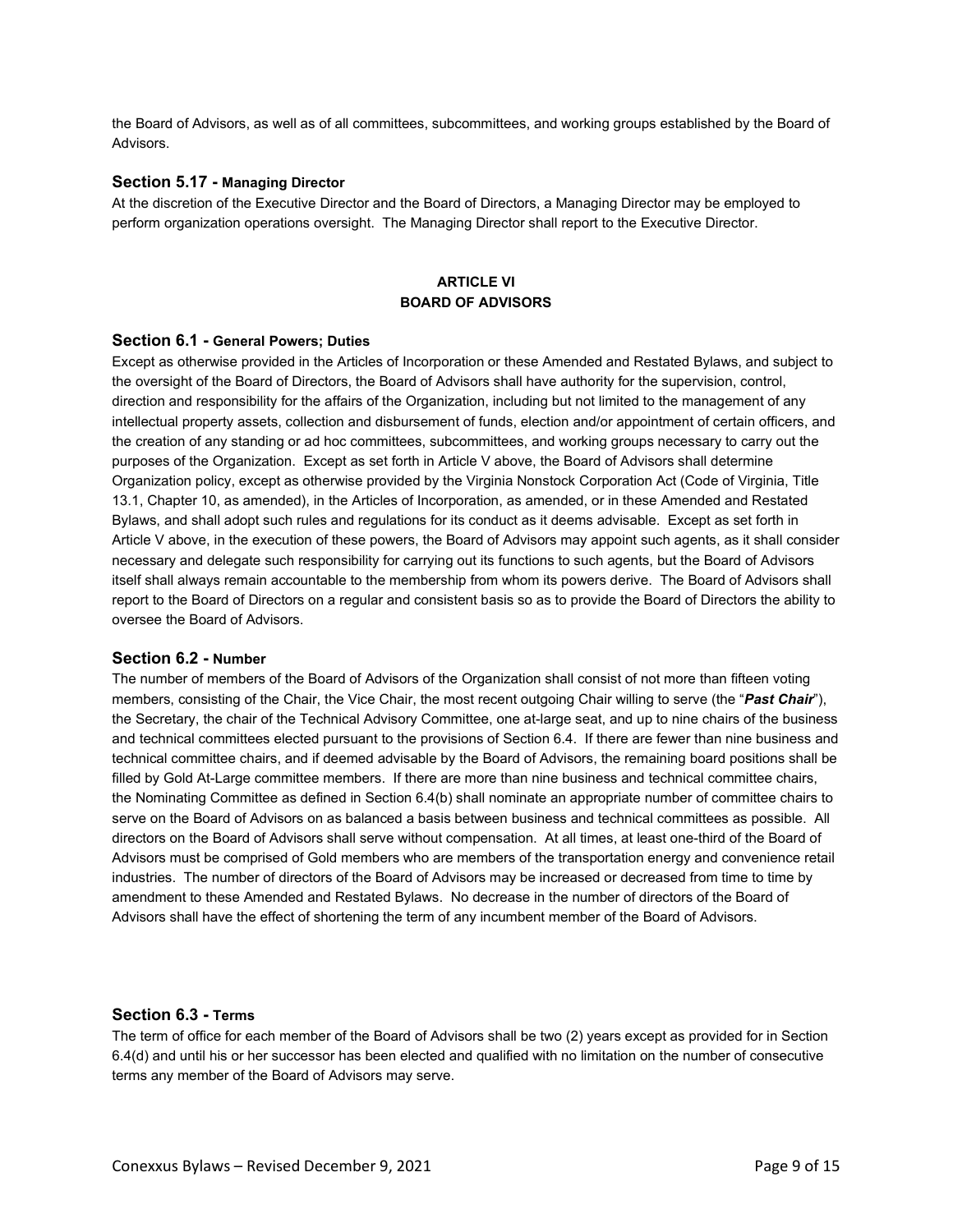## **Section 6.4 - Elections**

(a) Only individuals who are employed by a Gold member, or are Gold members in their own name or through a partnership, so long as such Gold member is in good standing, are eligible to be elected as a member of the Board of Advisors of the Organization. No more than one individual from each Gold member may serve as a member of the Board of Advisors at one time.

(b) A slate of candidates for the Board of Advisor positions (Vice Chair, Secretary, Technical Advisory Committee Chair, and Business Committee Chairs) elected by the General Assembly shall be selected by the Nominating Committee. The Nominating Committee shall be comprised of the Chair, the Vice Chair, the Past Chair, the Executive Director, and the Managing Director.

(c) The Organization must submit all nominations to each Gold member in good standing at least thirty (30) days prior to the election, whether it is held at the Annual Meeting of the General Assembly, or electronically. Following such publication of the nominations by the Organization, any eligible and qualified Gold member may add to the slate of candidates by submitting such nominations to the Organization no later than twenty-one (21) days prior to the election, and the Organization shall re-publish the amended list of nominees to the Gold members in good standing at last fourteen (14) days prior to the election.

(d) The Vice Chair of the Board of Advisors shall be elected by the General Assembly annually for a one (1) year term. The Vice Chair of the Board of Advisors will become the Chair of the Board of Advisors for a one (1) year term at the conclusion of his/her term as Vice Chair. The Chair of the Board of Advisors will become the Past Chair of the Board of Advisors for a one (1) year term at the conclusion of his/her term as Chair.

(e) The Secretary of the Board of Advisors should be elected bi-annually by the General Assembly with no limitation on the number of consecutive terms he or she may serve.

## **Section 6.5 - Removal**

A member of the Board of Advisors may be removed from the Board of Advisors at any time, with or without cause, by a three-quarters (3/4) vote of the remaining members of the Board of Advisors at a duly held meeting. The Board of Advisors must provide adequate notice of the charges to the member of the Board of Advisors in question, and the member of the Board of Advisors in question must be given the opportunity to defend against the charges before the Board of Advisors, including the presence of an attorney, if one is requested. Such removal shall result in a vacancy as treated below.

## **Section 6.6 - Resignations and Vacancies**

(a) Any member of the Board of Advisors may resign at any time by giving written notice thereof to the Organization and such resignation shall take effect at the time specified. Upon the resignation of a member of the Board of Advisors, or if there is a vacancy for any other reason, including death, retirement or removal, the Board of Advisors may appoint or elect a successor certified representative to fill the vacant seat in accordance with these Amended and Restated Bylaws.

(b) If a member of the Board of Advisors is no longer employed by the Gold member or Gold member that has certified his or her participation, so long as the individual becomes employed by another Gold member, he or she may serve out the remainder of his or her term on the Board of Advisors as the representative of the new member. However, in the event that the member of the Board of Advisors is not so employed, or has not become a Gold member on his or her own, the seat automatically becomes vacant and such vacant seat shall be filled in accordance with this Section 6.6.

## **Section 6.7 - Meetings of the Board of Advisors**

(a) The Board of Advisors shall meet at least two (2) times each year, including at the Annual Meeting. The Chair of the Board of Advisors shall designate the time and place for these meetings, as well as for other additional meetings of the Board of Advisors that may be called from time to time at the request of three (3) Directors of the Board of Advisors or by the Organization.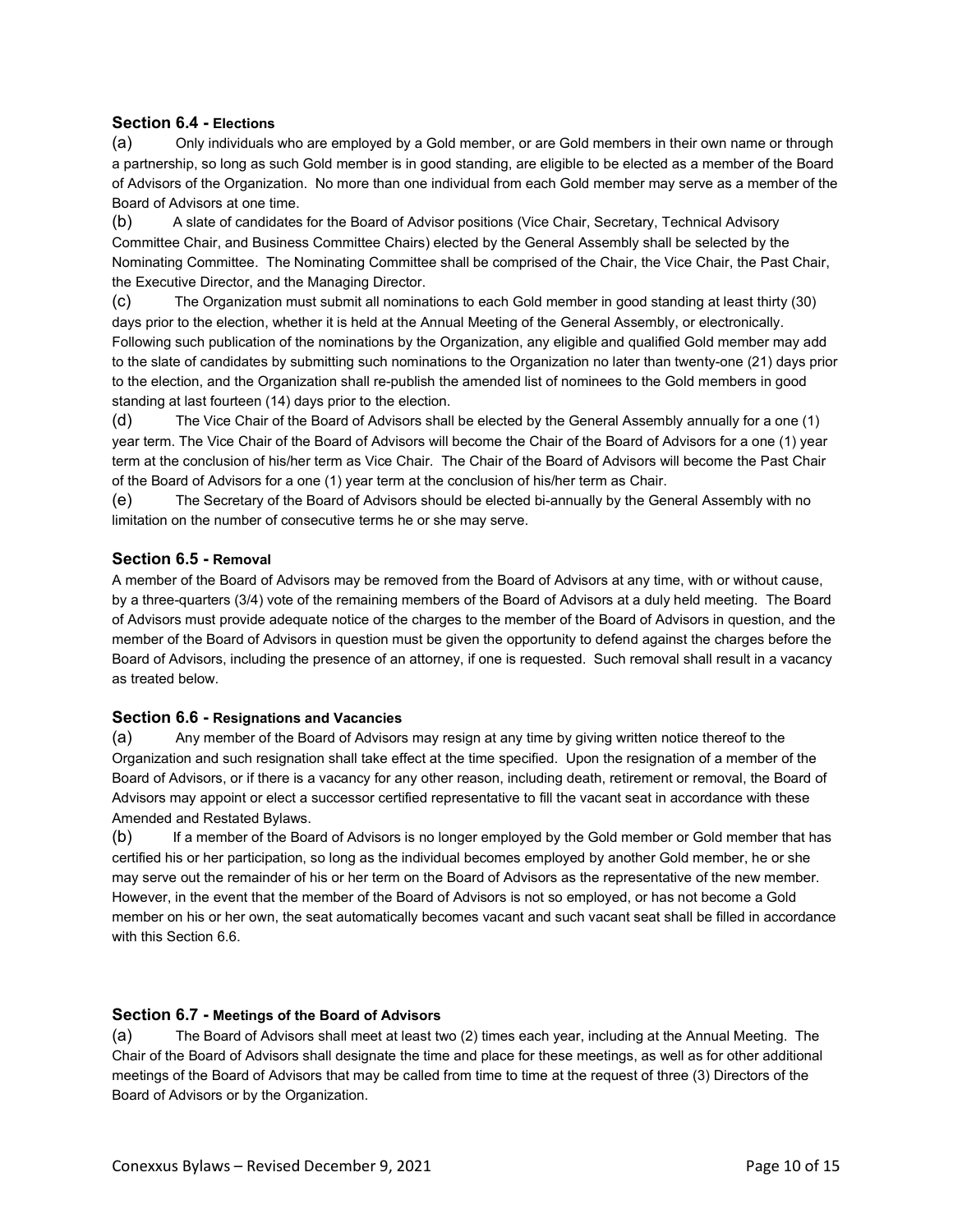(b) Written notice of the date, time, place, and specific purpose(s) for meetings of the Board of Advisors shall be sent by email at least ten (10) days in advance of each such meeting. If necessary for the efficient operation of the Board of Advisors, special meetings may be held through conference calls, so long as notice is given to each member of the Board of Advisors at least five (5) days in advance. Similarly, the Board of Advisors may conduct business, including holding elections, by electronic ballots, so long as notice is given to each member of the Board of Advisors at least five (5) days in advance.

(c) Unless otherwise required by law or by the Articles of Incorporation, as amended, or by these Amended and Restated Bylaws, a simple majority of the Board of Advisors then in office shall constitute a quorum at any meeting of the Board of Advisors.

(d) Each member of the Board of Advisors shall have one (1) vote at any meeting of the Board of Advisors. No proxy votes shall be permitted. A majority vote of a properly formed quorum shall constitute a duly authorized action by the Board of Advisors.

(e) Any member of the Board of Advisors who fails to participate in two meetings, one of which must be in person, within his/her elected term must submit his or her resignation letter for consideration by the Board of Advisors. The Board of Advisors may make an exception for illness or unusual personal circumstances that cause the absence. Members of the Board of Advisors may send a formal designee to meetings of the Board of Advisors, but the designee may not vote and shall not be counted for purposes of a quorum. Designee attendance at meetings of the Board of Advisors does not count toward the number of meetings of the Board of Advisors that such member of the Board of Advisors has attended.

(f) Any member of the Board of Advisors present at a meeting of the Board of Advisors shall be presumed to have assented to any action taken at such meeting unless such member's dissent is entered in the minutes of the meeting or unless the member of the Board of Advisors shall file his or her written dissent to such action with the person acting as the secretary (or other designated officer) of the meeting of the Board of Advisors at the meeting or immediately after the adjournment thereof. Such right to dissent shall not apply to a member of the Board of Advisors who voted in favor of such action.

## **Section 6.8 - Minutes of the Board of Advisors**

The Board of Advisors shall cause to be kept a complete record of all minutes of the Board of Advisors, including minutes of an executive session held by the Board of Advisors, which shall be kept separate from the minutes of regular meetings and treated as confidential. The Board of Advisors shall recommend to the Board of Directors content to present at the Annual Meeting of the General Assembly on the activities of the Board of Advisors.

## **Section 6.9 - Electronic Votes**

Any vote to be taken by the Board of Advisors may be conducted electronically, so long as the required notice is given. The Board of Advisors shall determine the procedures to be followed for such electronic votes, so long as they are consistent with these Amended and Restated Bylaws.

#### **Section 6.10 - Action by Board of Advisors in Lieu of a Meeting**

Unless otherwise restricted by the Articles of Incorporation, as amended, or these Amended and Restated Bylaws, any action required or permitted to be taken at a meeting of the Board of Advisors may be taken without a meeting if all Directors of the Board of Advisors consent in writing to the adoption of a resolution authorizing the action. The resolution and written consents thereto by the Directors of the Board of Advisors shall be filed with the minutes of the Board of Advisors or filed with the corporate records reflecting the action taken.

#### **Section 6.11 - Number and Qualifications of Officers and Agents**

(a) The officers of the Board of Advisors shall consist of a Chair, a Vice Chair, Past Chair, and a Secretary, each of which is designated pursuant to Section 6.4, and the Executive Director, who shall be elected by the Board of Directors. The Board of Advisors may also appoint such other officers, assistant officers, and agents, as it may consider necessary. One person may hold more than one office at a time. Officers of the Board of Advisors, except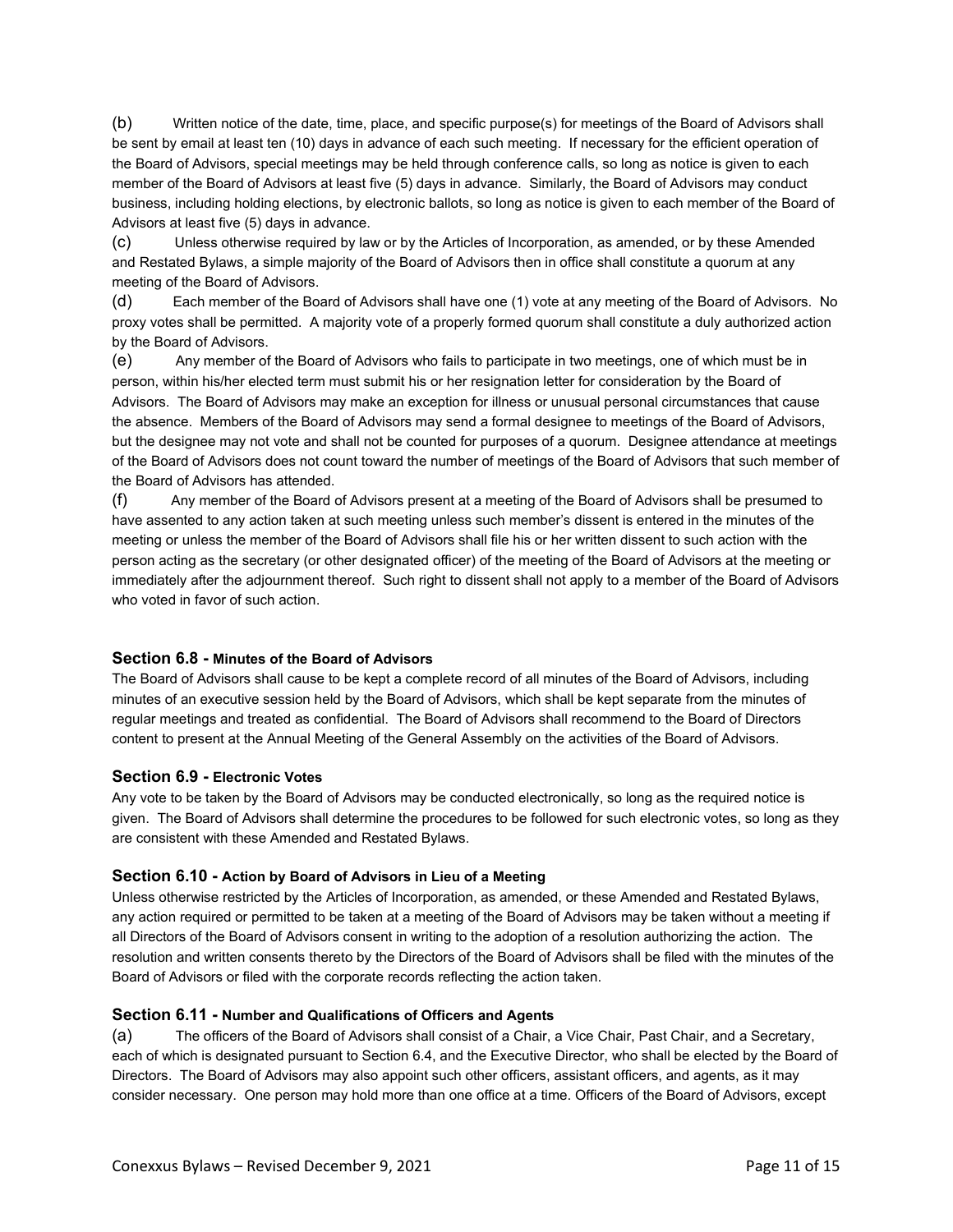the Executive Director who shall be designated pursuant to Section 5.17, shall be designated pursuant to the provisions of Section 6.4; except that only Gold retail members shall be eligible to serve as Chair and Vice Chair.

(b) Officers, or any other agent of the Board of Advisors, may be removed at any time, with or without cause, by a vote of two-thirds (2/3) of the votes cast by the Board of Advisors at a Special Board Meeting, subject to the contractual rights, if any, of the person so removed. Appointment of an officer or agent shall not create any contract rights. In the case of removal or vacancy in any office, the Board of Advisors shall fill such vacancy by appointment for the unexpired portion of the term in accordance with Section 6.6.

## **Section 6.12 - Chair**

The Chair of the Board of Advisors shall be designated in the manner provided in Section 6.4. He or she shall preside over all meetings of the Board of Advisors and meetings of the General Assembly. Except as otherwise provided in these Amended and Restated Bylaws, the Chair of the Board of Advisors shall coordinate with the Executive Director in managing the daily affairs of the Organization and shall have the authority to delegate any of his or her authority. Upon the expiration of his or her term, the Chair of the Board of Advisors shall be entitled to continue to serve as the Past Chair of the Board of Advisors as provided in Section 6.4. The Past Chair of the Board of Advisors shall serve as Chair of the Nominating Committee.

## **Section 6.13 - Executive Director**

The Executive Director shall have the duties described in Section 5.17.

## **Section 6.14 - Vice Chair**

The Vice Chair of the Board of Advisors shall be designated in the manner provided in Section 6.4. He or she shall assume the duties of the Chair of the Board of Advisors in the absence of the Chair of the Board of Advisors and shall coordinate the membership activities of the Organization. Should the office of the Chair of the Board of Advisors become vacant for any reason, the Vice Chair of the Board of Advisors shall become the Chair of the Board of Advisors for the unexpired portion of the term. At the conclusion of the term of the then Chair, the Vice Chair shall assume the role of Chair for a one (1) year term.

## **Section 6.15 - Secretary**

The Secretary of the Board of Advisors shall be designated in the manner provided in Section 6.4 for a term of two years. The Secretary of the Board of Advisors, or his or her designee, shall perform, or cause to be performed, the following duties: (i) keep the minutes of the proceedings of the Board of Advisors and the General Assembly; (ii) ensure that all notices (other than notices to the Board of Directors) are duly given in accordance with the provisions of these Amended and Restated Bylaws or as required by law; and (iii) in general, perform all duties incident to the office of Secretary of the Board of Advisors and such other duties as from time to time may be assigned to the Secretary of the Board of Advisors by the Chair of the Board of Advisors or by the Board of Advisors.

# **ARTICLE VII BUSINESS AND TECHNICAL COMMITEES**

## **Section 7.1 - Business Committees**

The Board of Advisors shall appoint those standing business committees which it sees fit pursuant to Section 6.1 to handle specific business affairs of the Organization and provide to each such committee that authority which it deems appropriate. Each standing committee shall be chaired by a Gold member, who shall be required to call meetings either in-person or via teleconference quarterly, including an in-person meeting at the Conexxus Annual Conference. If the Business Committee chair fails to call the required meetings, this may result in replacement of the chair. Membership on the Board of Advisors shall not be a requirement for serving on a standing business committee. The General Assembly shall bi-annually elect a chair for each of these committees. The Board of Advisors may from time to time change the name, mission and/or function of any of these committees. The Technology Research Committee shall be allowed to invite a limited number of non-members as Subject Matter Experts (SMEs) who may participate in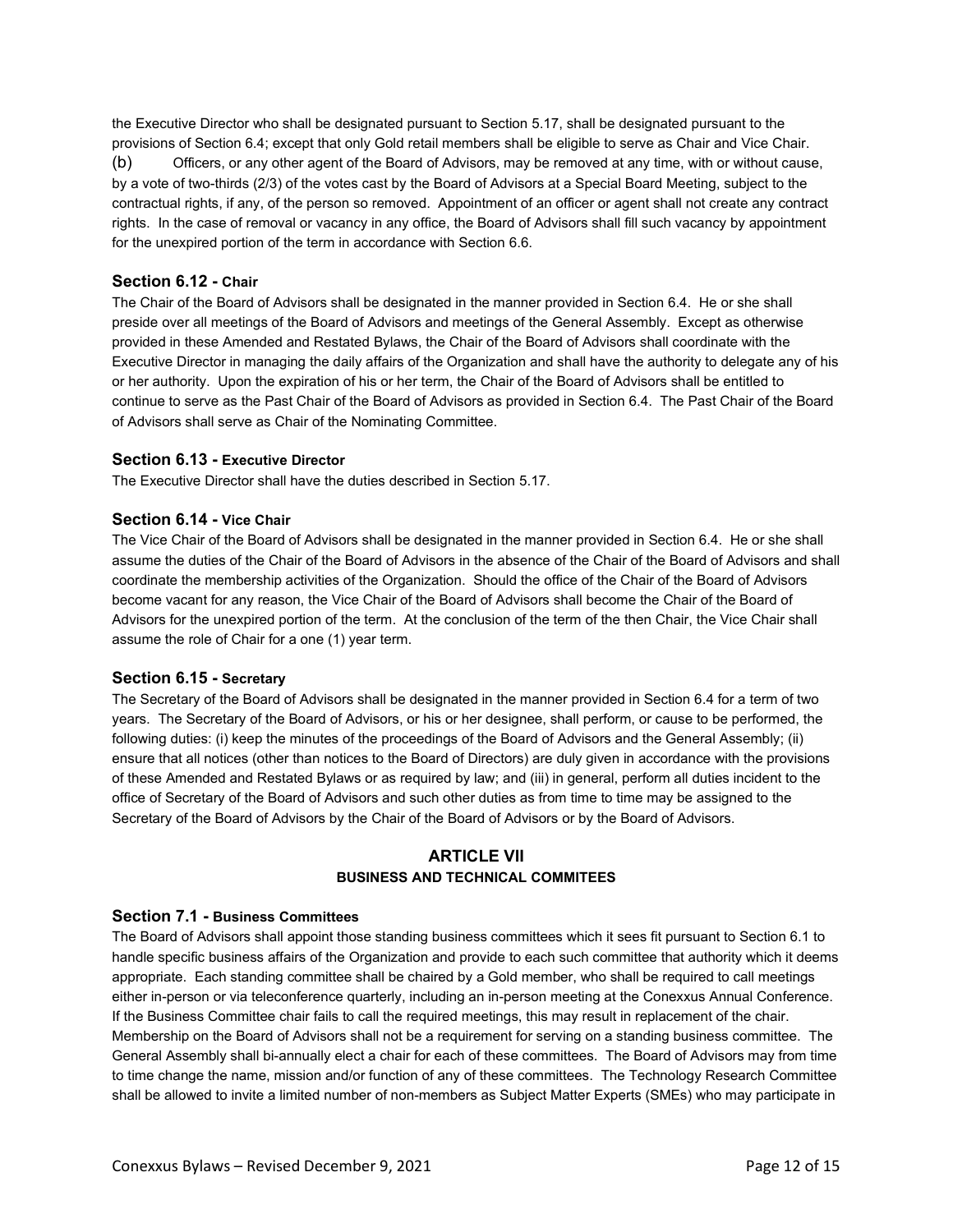Committee meetings and/or events for up to one year; provided, however, that such SMEs shall have no membership rights. To the extent practicable the committee chairs will be elected on a staggered basis to minimize simultaneous leadership changes. In addition, the following standing committees shall handle other specific functions as designated in Article VI: (1) the Nominating Committee.

## **Section 7.2 - Technical Committees**

The Board of Advisors shall appoint those standing technical committees which it sees fit pursuant to Section 6.1 to handle specific technical standards areas of the Organization and provide to each such committee that authority which it deems appropriate. Each standing committee shall be chaired by a Gold member. Membership on the Board of Advisors shall not be a requirement for serving on a standing technical committee. Each of these committees bi-annually shall elect a chair. The Board of Advisors may from time to time change the name, mission and/or function of any of these committees. To the extent practicable, the committees will elect their chairs on a staggered basis to minimize simultaneous leadership changes.

## **ARTICLE VIII INDEMNIFICATION AND INSURANCE**

#### **Section 8.1 - Indemnification**

The Organization shall indemnify any Officer, member of the Board of Directors and member of the Board of Advisors against all expenses and liabilities, including counsel fees reasonably incurred in connection with any proceeding to which such person is a party, or in which such person may be involved by reason of his or her status as an Officer, member of the Board of Directors or member of the Board of Advisors, except that no indemnification shall be made in respect to any claim, issue, or matter as to which such person shall have been adjudged to be liable for negligence or misconduct in the performance of his or her duties to the Organization. This provision shall be deemed to cover former Officers, members of the Board of Directors and members of the Board of Advisors, their heirs, executors, or administrators, to the extent that the claims against them arose during their terms in office, they were operating within the scope of their duties, and they are not found to have engaged in willful misfeasance or malfeasance in the performance of those duties. The Organization also may indemnify, at the discretion of the Board of Directors, any individual acting on behalf of the Organization, in accordance with the laws of the Commonwealth of Virginia.

#### **Section 8.2 - Insurance**

The Organization, at the discretion of the Board of Directors, may purchase or maintain insurance on behalf of any person who is or was a member of the Board of Directors, member of the Board of Advisors, Officer, employee, or agent of the Organization, or was serving in such capacity for another entity at the request of the Organization, against any liability asserted against him or her and incurred by him or her in any such capacity, or arising out of his or her status as such, whether or not the Organization would have the power to indemnify him or her against such liability under such Section 8.1.

## **ARTICLE IX AMENDMENTS**

**Section 9.1** - Except as otherwise provided by the Articles of Incorporation, as amended, or by applicable law, these Amended and Restated Bylaws may be altered, amended, or repealed, in whole or in part, by the Board of Directors.

**Section 9.2** - All approved changes will be distributed to the entire membership via posting on its website within fifteen (15) business days of the Board of Directors vote.

**Section 9.3** - All restrictions, limitations, requirements, and other provisions of these Amended and Restated Bylaws shall be construed, insofar as possible, as supplemental and additional to all provisions of law applicable to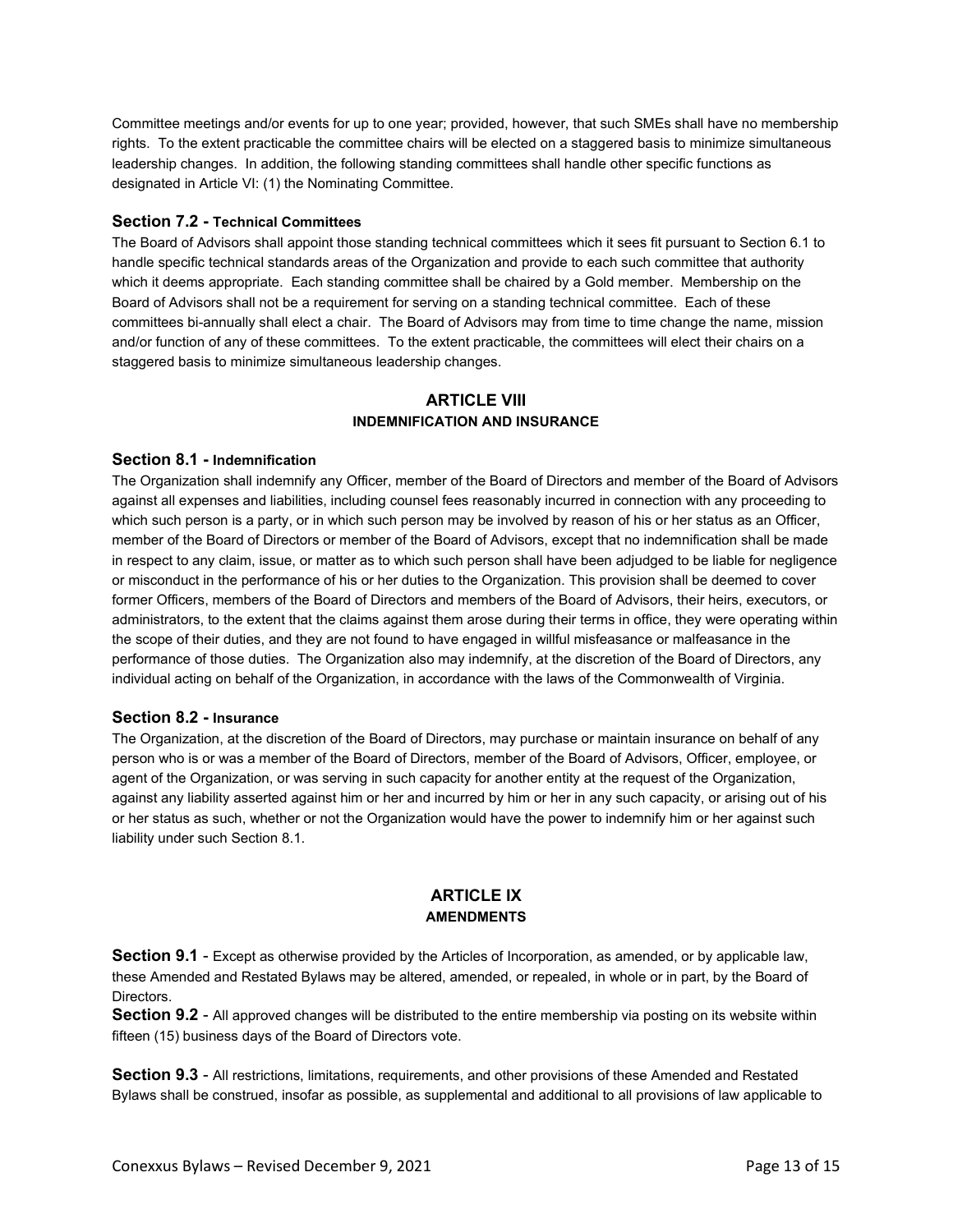the subject matter thereof and shall be fully complied with in addition to the said provisions of law unless such compliance shall be illegal.

# **ARTICLE X DISSOLUTION**

**Section 10.1** - A vote recommending dissolution of the Organization shall require approval of a majority of all votes cast by Gold members in attendance at a duly called meeting of the General Assembly at which a quorum exists.

**Section 10.2** - The Organization shall use its funds only to accomplish the purposes specified in these Amended and Restated Bylaws, and no part of such funds shall inure to the benefit of or be distributed to the members upon dissolution.

**Section 10.3** - Upon dissolution of the Organization, any funds remaining shall be distributed to qualified organizations in accordance with the federal and state laws, which shall be selected by the Board of Directors.

# **ARTICLE XI MISCELLANEOUS**

#### **Section 11.1 - Seal, Official Records**

The official seal of the Organization shall set forth the name of the Organization and shall contain the words "seal" and "Incorporated." All books and records of the Organization may be inspected by any member of the Board of Directors, any member of the Board of Advisors, or any Member, or such Director's, Advisor's, Member's authorized agent or attorney, for any proper purpose at all reasonable times.

#### **Section 11.2 - Fiscal Year**

The fiscal year of the Organization shall be as established by the Board of Directors.

#### **Section 11.3 - Loans to Trustees and Officers Prohibited**

No loans shall be made by the Organization to any (i) members of the Board of Directors,(ii) members of the Board of Advisors, (iii) officers, or (iv) agents, including to any employees who serve in such positions. No loans shall be made by the Organization to any employees without prior approval of the Board of Directors. Any Director, Advisor, officer, employee, or agent who assents to or participates in the making of any such loan shall be liable to the Organization for the amount of such loan until it is repaid.

#### **Section 11.4 - Bylaws Interpretations and Severability**

In case of a conflict between provisions of these Amended and Restated Bylaws, the more specific provision shall prevail over the more general one. Any article, section, subsection, subdivision, sentence, clause, or phrase of these Amended and Restated Bylaws which, upon being construed in the manner provided in this section, shall be contrary to or inconsistent with any applicable provision of law, shall not apply so long as said provisions of law shall remain in effect, but such result shall not affect the validity or applicability of any other portions of these Amended and Restated Bylaws, it being hereby declared that these Amended and Restated Bylaws and each article, section, subsection, subdivision, sentence, clause, or phrase thereof, would have been adopted irrespective of the fact that any one or more articles, sections, subsections, subdivisions. sentences, clauses, or phrases is or are illegal.

## **Section 11.5 - Common Directors and Related Transactions**

No contract or other transaction between the Organization and one or more of its members of the Board of Directors or Board of Advisors or any other corporation, firm, association, or entity in which one or more of its directors or advisors are trustees, directors, or officers or are financially interested shall be either void or voidable because of such relationship or interest, or because such directors, advisor or advisors are present at the meeting of the Board of Directors or the Board of Advisors, or a committee thereof which authorizes, approves, or ratifies the contract or